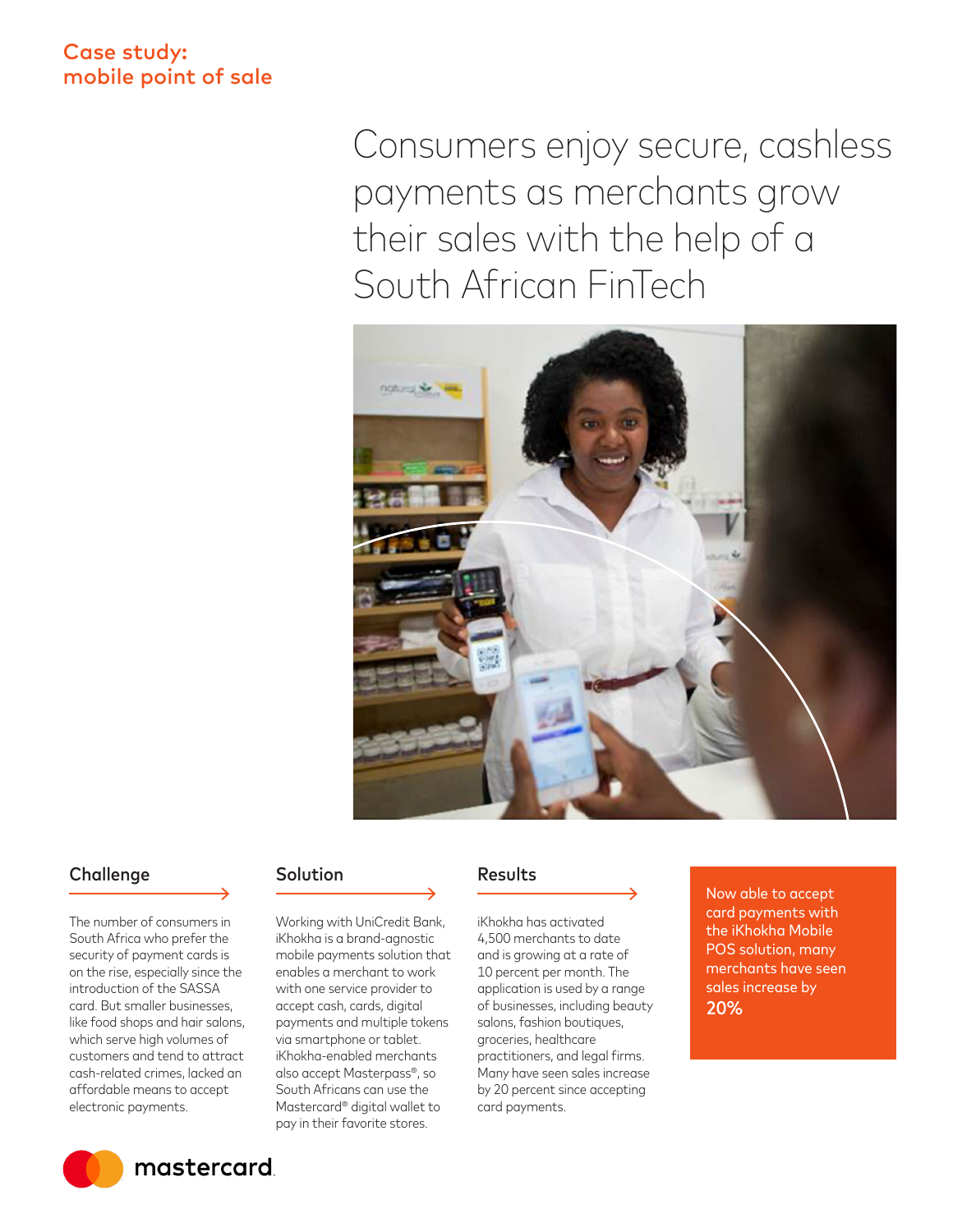# Growing sales by enabling consumers to use credit and debit cards

South Africa's traditional cash-based economy is evolving as consumers see the advantages of making purchases with payment cards—and avoiding the risk of carrying large amounts of cash. At the center of this movement toward secure electronic payments is iKhokha, an innovative FinTech in Durban that enables small and medium-sized enterprises (SMEs) to accept card payments. Just a few years ago, most merchants were unable to process card payments. But armed with iKhokha's low-cost, mobile payment device, linked to a smartphone or tablet, millions of South Africans can now buy goods and services from their favorite merchants with a credit or debit card. South Africa's merchants benefit too, from increased sales and access to working capital from iKhokha to grow their businesses.

The shift from cash to card begin in 2012, when the South African Social Security Agency (SASSA) launched a chip-and-PIN debit card to provide social grants to nearly 17 million South Africans. The card is popular, and people began to use it to pay directly for goods and services, rather than withdrawing cash at ATMs.

# **Challenge**

More and more South African consumers want to switch from cash to card payments, especially with the success of the government-issued SASSA debit card. However, as in many emerging markets, card penetration in South Africa has been stymied by the inability of small-and medium-size merchants (SMEs) to acquire affordable POS terminals. Acquirers and issuers typically have not served the SME market, and those businesses need affordable mobile payment devices, as well as education and support in how to implement electronic payments.

## Solution

Payment facilitators, like iKhokha, are filling the gap. The low-cost iKhokha card reader attaches to a smartphone or tablet and works with an app, compatible with most mobile phones, that the merchant downloads. The customer inserts the card into the reader, while the merchant enters the transaction information and follows on-screen prompts to complete the sale. In addition to processing credit and debit cards, merchants can use the iKhokha device to capture cash, sell airtime for a rebate, and get cash advances to support their business.

The iKhokha solution offers considerable advantages:

- Portable and adaptable for all types of merchants
- Affordable, rapid deployment, and scalability to grow with the merchant
- Low investment and minimal technology requirements
- Ability to manage inventory, as well as analyze sales
- Simple user interfaces for both seller and consumer encourages activation

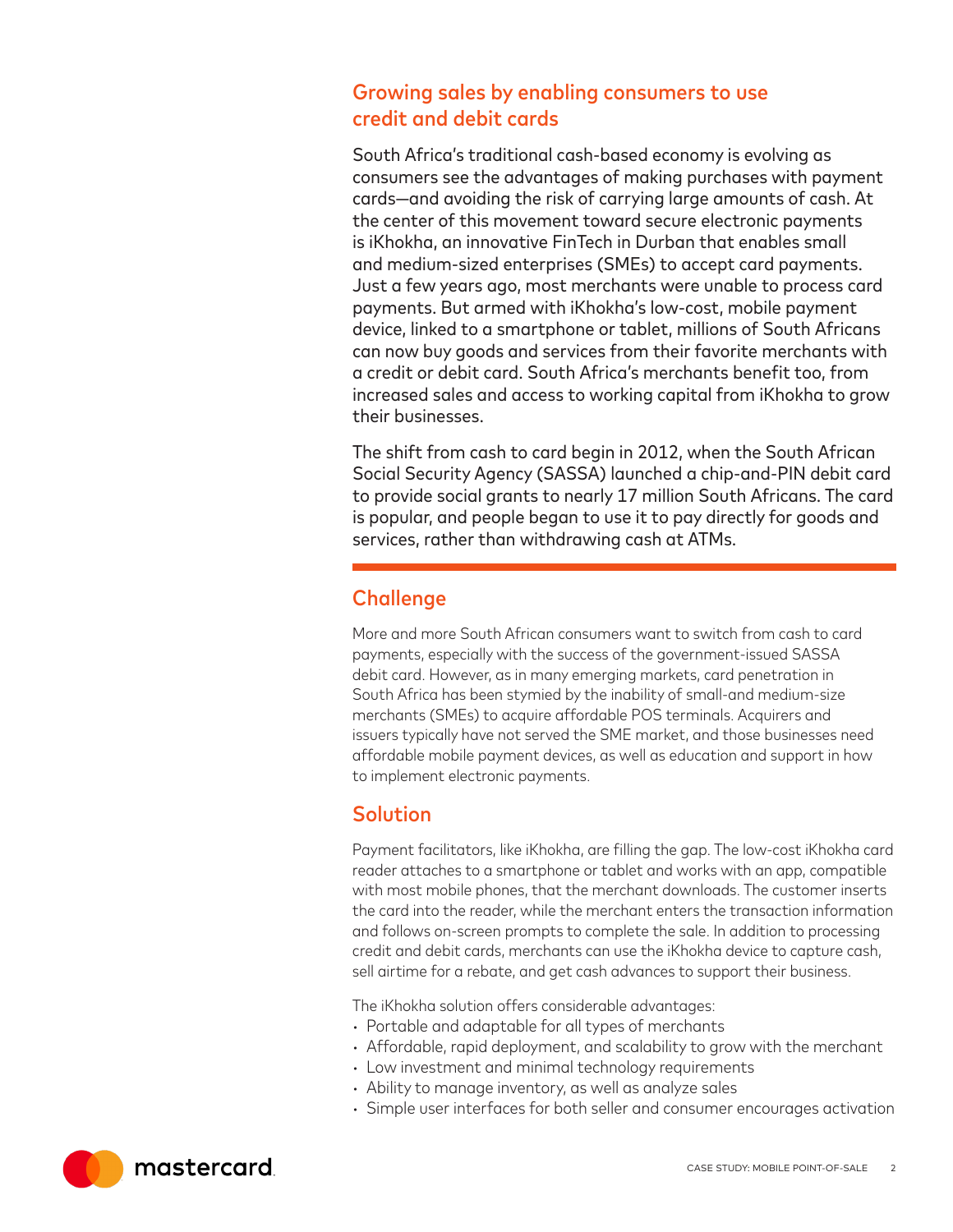"Many customers spend more with me now they can swipe their cards on my iKhokha device. They aren't restricted by the cash in their purses."

RUTH MAFUPA, SMALL BUSINESS OWNER

"Through our collaboration with Mastercard and Masterpass, we are helping merchants walk the journey from cash to card to digital acceptance."

MATT PUTNAM, MANAGING DIRECTOR, IKHOKHA Because iKhokha understands that education and customer support—the last mile—is critical to making SMEs successful with its mPOS solution, the fintech has an extensive support program that includes rigorous training, ongoing monitoring of SMEs' activation and usage rates, and a call center that speaks multiple languages, among other efforts:

Omni-channel marketing – iKhokha markets the solution to South Africa's small business community via multiple channels. Portals in Game stores, a major electronics chain in South Africa, allow small business owners to apply online and receive confirmation almost immediately from iKhokha's dedicated onboarding team. If approved, the merchant can leave with an activated iKhokha device in less than an hour. Marketing is also conducted via a 25-person team of sales agents and a telesales force that, between them, are signing up around 65 new merchants per month.

**Driving high activation** – iKhokha has rigorous after-sale support to ensure readers are activated and the merchants are successful with the devices. An iKhokha customer support specialist phones each merchant, and offers to guide them through their first transaction over the phone, conducting a test transaction to help them gain confidence. Newly signed merchants receive an educational mailer every few days with information on using the solution. Social media is employed as well, with how-to YouTube videos and an active Facebook page.

Masterpass-ready - When shoppers choose to pay iKhokha retailers using Masterpass, they open the Masterpass app on their mobile device, and scan the unique QR code generated on the iKhokha retailer's smart device. After shoppers enter their bank PIN number or 3DSecure code and CVV/CVC number on their own device, the transaction is complete. Unlike other similar solutions, each Masterpass transaction is classified as an Authenticated Mobile Transaction by South African banks, ensuring that consumers enjoy the highest protection from fraudsters.

#### Results

Increased sales – Merchants who implement the iKhokha solution typically see an increase in sales volume, with many reporting at least 20 percent higher receipts. Card acceptance gives consumers greater confidence, and enables them to make purchases even when they have no cash on hand.

Expanded financial options for low-income consumers – Low-income earners generally withdraw their entire monthly income from an ATM, and then carry cash for the month, since card acceptance is limited in informal settlements. iKhokha extends financial inclusion to more merchants and consumers, while educating them on the benefits of using payment cards instead of unsafe and costly cash.

Cash advance to grow the business – This innovative feature enables merchants to receive a cash advance from iKhokha, based on their sales volume, which they can use to buy additional inventory or make other investments in their businesses.